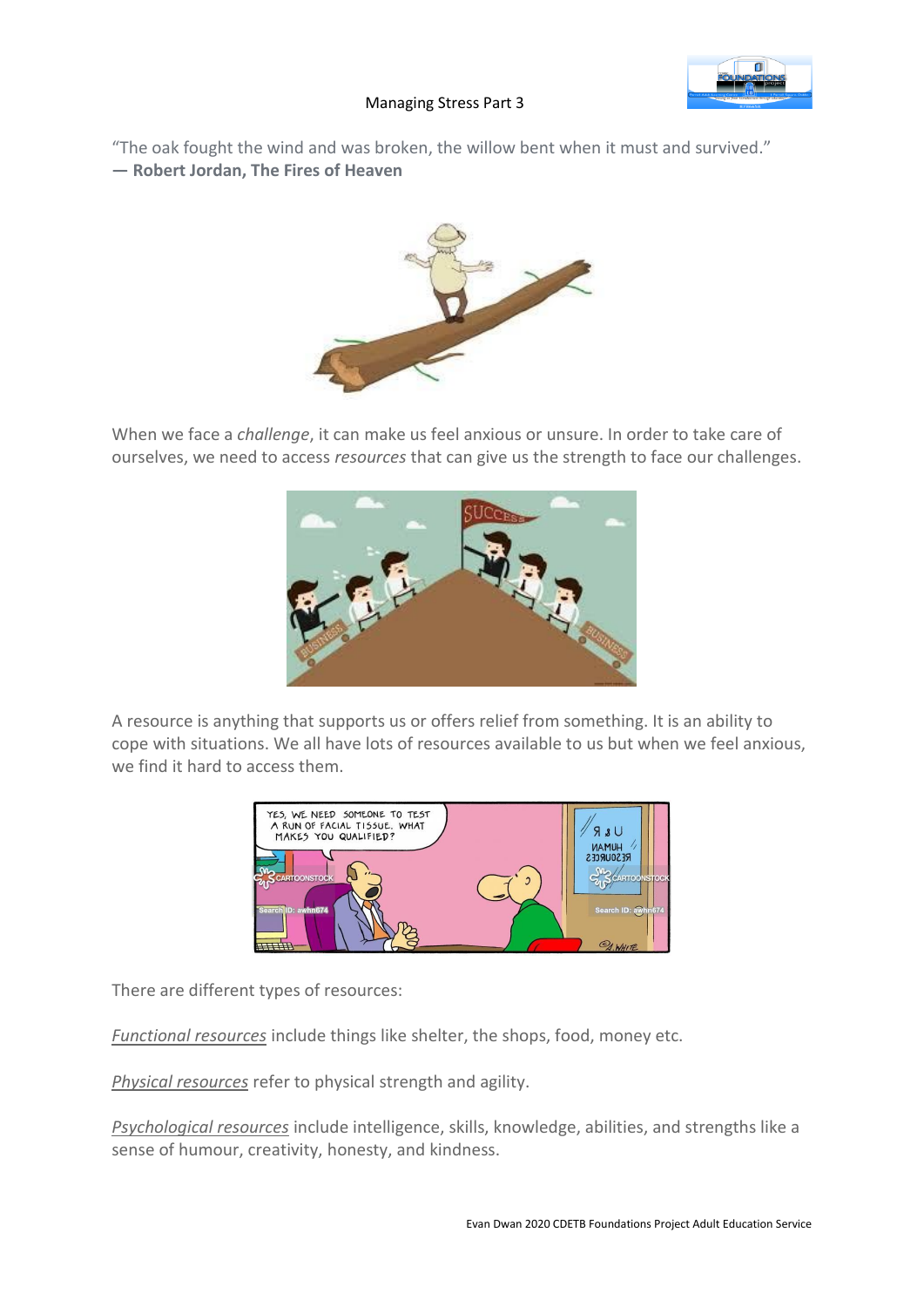

## Managing Stress Part 3



*Interpersonal resources* include family, friends, or any people who help us or who we have a connection with.

We can remember positive relationships and connections from the past which can create positive feelings now. Memories of friends, parents, neighbours, teachers, coaches etc. can all be helpful resources. Animals and pets also belong here.

*Spiritual resources* include belief in a higher power, connection with nature, images of spiritual figures, meditation, prayer, music, rituals and other spiritual practices.

*Other resources* include books, art, sport, stories and anything else that supports us in meeting challenges in our lives.

So, how do we access our resources?

Activity: Resource toolbox



Make a list of all the resources you have available to you in the table below.

Read over them and notice how it feels to have all this support in your life. Pick one resource each day and put it into practice. Try to match the resource to the challenge you are facing.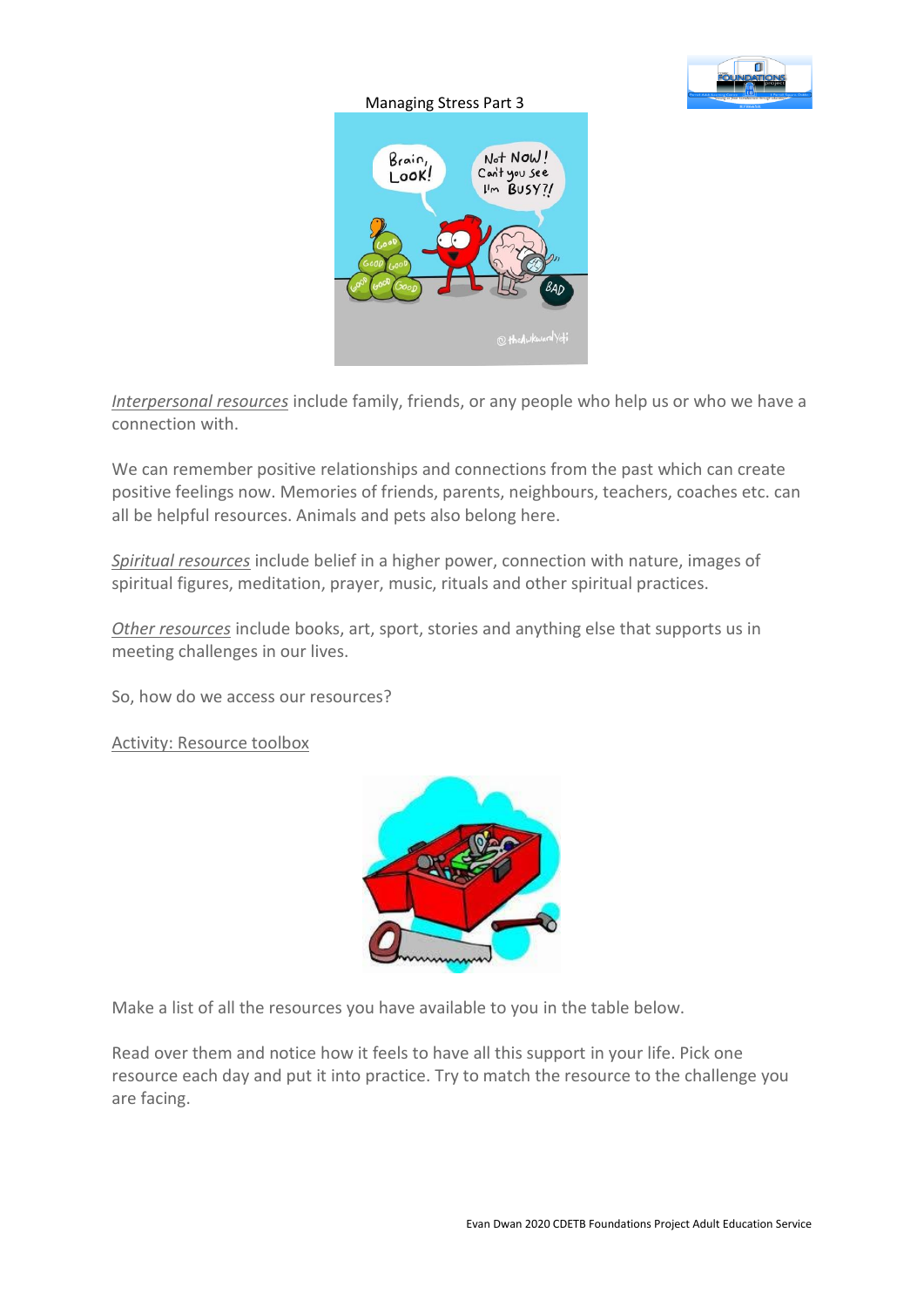

## Managing Stress Part 3

For example, if you are feeling anxious try to use a resource that soothes and comforts you. This might be thinking of loved ones, writing, watching a film, or meditation. Make note of what impact the resource you use has on your well-being.

We can also develop new resources by trying new things: thinking of things you are grateful for, deep breathing, yoga, art etc.



## Resource toolbox

| Functional    |  |
|---------------|--|
|               |  |
|               |  |
|               |  |
| Physical      |  |
|               |  |
|               |  |
|               |  |
| Psychological |  |
|               |  |
|               |  |
|               |  |
| Interpersonal |  |
|               |  |
|               |  |
|               |  |
| Spiritual     |  |
|               |  |
|               |  |
|               |  |
| Other         |  |
|               |  |
|               |  |
|               |  |